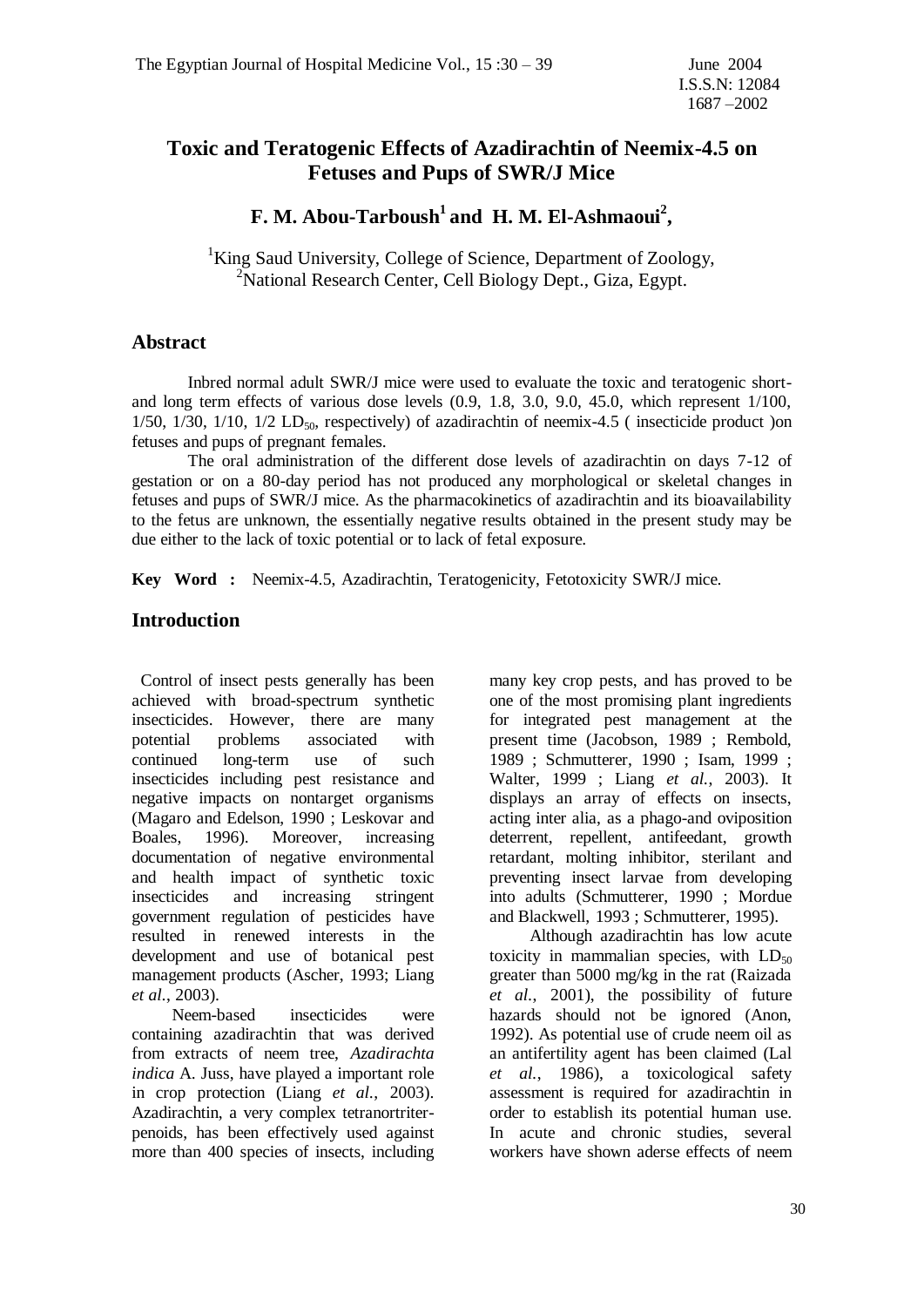oil in rats (Quadari *et al*, 1984 ; Jacobson, 1986 ; Narayanan *et al.*, 1993). Furthermore, the subacute effects of neem oil (25 and 50 mg/kg), administered daily for 8 days to adult male rats, caused significant decrease in sperm counts, epididymal weight, and biochemical and marked structural changes in the testes (Manoranjitham *et al.*, 1993 ; Sampathraj *et al.*, 1993).

 Because of the wide scale of use of neem-based insecticide, Neemix-4.5, in agriculture, vulnerable groups such as pregnant women may be exposed continuously to it. Hence, the present study has been conducted to assess the embryo/ fetotoxic and teratogenic potential of this commercial neem-based insecticide.

# **Materials and Methods**

 Inbred normal SWR/J male and female mice, 8-10 weeks old and weighing 29.7-37.3 g, were used throughout this study. Animals were kept and bred in an environmentally controlled room with a temperature of  $22\pm 1$  °C, a relative humidity of  $45\pm5$  % and a light/dark cycle of  $10/14$  h. Mouse food (Commercially available in Saudi Arabia) and water were offered *ad libitum*.

 In each box, 4-5 females were caged together with a single male. The females were examined each morning for the presence of a vaginal plug; the day the plug was detected was considered as day0 of gestation and the pregnant females were placed in separate cages. A total of 189 pregnant females were used, and were divided into 26 groups as follow:

### **a-Effect of azadirachtin (of neemix-4.5) on embryos and fetuses of the first pregnancy:**

 On days 7-12 of pregnancy, females of groups 1-5, (10 females in each group), were treated orally once daily with 0.9, 1.8, 3.0, 9.0 or 45.0 mg/kg  $(1/100 \text{ LD}_{50}, 1/50$ LD<sub>50</sub>, 1/30 LD<sub>50</sub>, 1/10 LD<sub>50</sub>, or 1/2 LD<sub>50</sub>, respectively) of azadirachtin of neemix-4.5 (Thermo Trilogy Corp., USA) dissolved in

sterile dist. water. Control mice (group 6) were similarly treated with the corresponding volumes of the vehicle alone, and the dams were kept under daily observations. On day 17 of gestation, the pregnant females were killed by cervical dislocation and the numbers of alive, dead fetuses and resorption sites were recorded. Each fetus was then examined macroscopically for gross developmental abnormalities. Five to ten fetuses from each group were then cleared and stained according to a modification of the method of McLeod (1980) for skeletal examination.

## **b-Effect of azadirachtin on the pups of the first pregnancy:**

 On days 7-12 of gestation, females of groups 7-11, (10 females in each group), were treated orally once daily with the same dose levels mentioned of azadirachtin. Control mice (group 12) were similarly treated as mentioned before and the dams were kept under daily observations. Dams of these groups (7-12) were allowed to give birth. At parturition, the numbers of alive and dead pups were recorded, weighed and then examined macroscopically for gross abnormalities. Numbers and weight of these pups were also recorded every week for the first ten weeks of their postnatal lives.

## **c-Effect of azadirachtin on the pups of the second pregnancy:**

On days 7-12 of the first gestation, females of groups 13-17, 5 females in each group, were treated orally once daily with the same dose levels mentioned of azadirachtin. Control mice (group 18) were similarly treated and the dams of there groups (13-18) were kept under daily observations and were allowed to give birth. Two weeks after their parturition, the dams recaged with fertile males, examined for vaginal plug and pregnant ones kept in separate cages and kept under daily observations until they gave birth. At parturition, the numbers of alive and dead pups were recorded, weighed and examined macroscopically for gross abnormalities. Numbers and weight of these pups were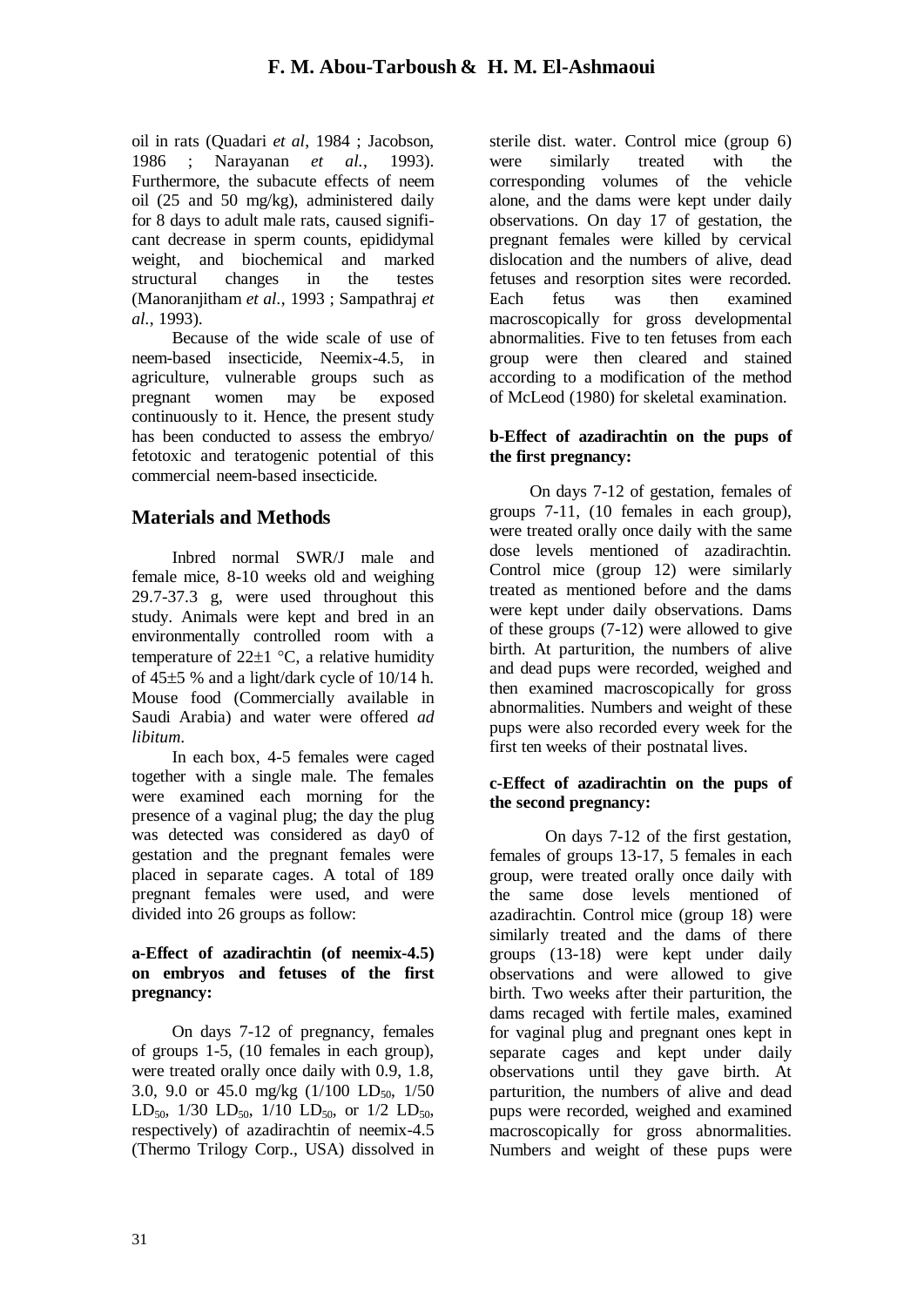also recorded every week for the first five weeks of their postanatal lives.

#### **d-Effect of azadirachtin on the pups of the second generation**  $(F_2)$ **:**

 On days 7-12 of the pregnancy, females of groups 19-23, 5 females in each group, were similarly treated as groups 7- 18. Control mice (group 24) were also similarly treated. The pregnant females were kept under daily observation until they gave birth. Their offspring  $(F_1)$  were kept until they reached the age of 8 weeks and then caged with their brothers, 4-5 females with a single male, examined for vaginal plug, and pregnant females were placed in separate cages and kept under daily observation. At parturition, the numbers of alive and dead pups were recorded, weighed and then examined as mentioned. Number and weight of these pups were also recorded every week for the first five weeks of their postnatal lives.

## **e-Long-term effect of azadirachtin on the pups of a 80-day treated male and female mice:**

 Four females and three males (of group 25) were treated orally once daily with 9 mg/kg  $(1/10 \text{ LD}_{50})$  of azadirachtin of neemix-4.5 for 80 days. Then, those treated females were recaged with the treated males (2 females with a single male) and examined for the vaginal plug. The pregnant females were kept under daily observation until they gave birth. The control animals (group 25) were similarly treated with vehicle alone and pregnant females were kept under daily observation. At parturition, the numbers of alive and dead pups were recorded, weighed and then examined as mentioned. Number and weight of these pups were also recorded every week for the first five weeks of their postnatal lives.

 The data obtained were statistically analysed using a student's t-test and a 2x2 contingency table  $(X^2)$  for the actual numbers obtained (Sokal and Rohlf, 1981).

# **Results**

 None of the dams treated with azadirachtin (of neemix-4.5) at any of the dose levels used in the present study died during the experimental period and all treated dams failed to reveal overt signs of maternal toxicity.

 Data in Table 1 show that there is no significant  $(p>0.05)$  effect on the mean number of fetuses, mean number of alive fetuses, proportions of resorption, mean alive fetal body weight or on the mean placental weight at any of the dose levels used of azadirachtin. Moreover, azadirachtin at the dose levels used did not induce any malformations in any of those fetuses.

 No significant (p>0.05) effect was observed on the number of alive pups, mean number of alive pups, percent of total mortality or on the mean body weight of pups obtained from the first or second pregnancy  $(F_1)$ , of treated dams, at birth and at the first ten weeks of their lives postnatally at any of the dose levels used of azadirachtin. Furthermore, no malformations of any type were observed in any of those pups (Tables 2-5).

 Data in Tables 6-7 also show that there is no significant  $(p>0.05)$  effect on the number of alive pups, mean number of alive pups, percent of total mortality or on the mean body weight of pups obtained from the second generation  $(F_2)$ , of treated dams, at birth and at the first five weeks of their lives postnatally. Moreover, no malformations were observed in any of those pups at any of the dose levels used of azadirachtin.

 No significant (p>0.05) long-term effect was observed on the number of alive pups, percent of total mortality or on the mean body weight of pups obtained from the first pregnancy  $(F_1)$ , of 80-day treated dams and sires, at birth and at the first five weeks of their lives postnatally at the dose level (9 mg/kg) of azadirachtin. However, the mean number of these alive pups was significantly  $(p<0.05)$  decreased at birth only, but no malformations were observed in such pups (table 8, 9).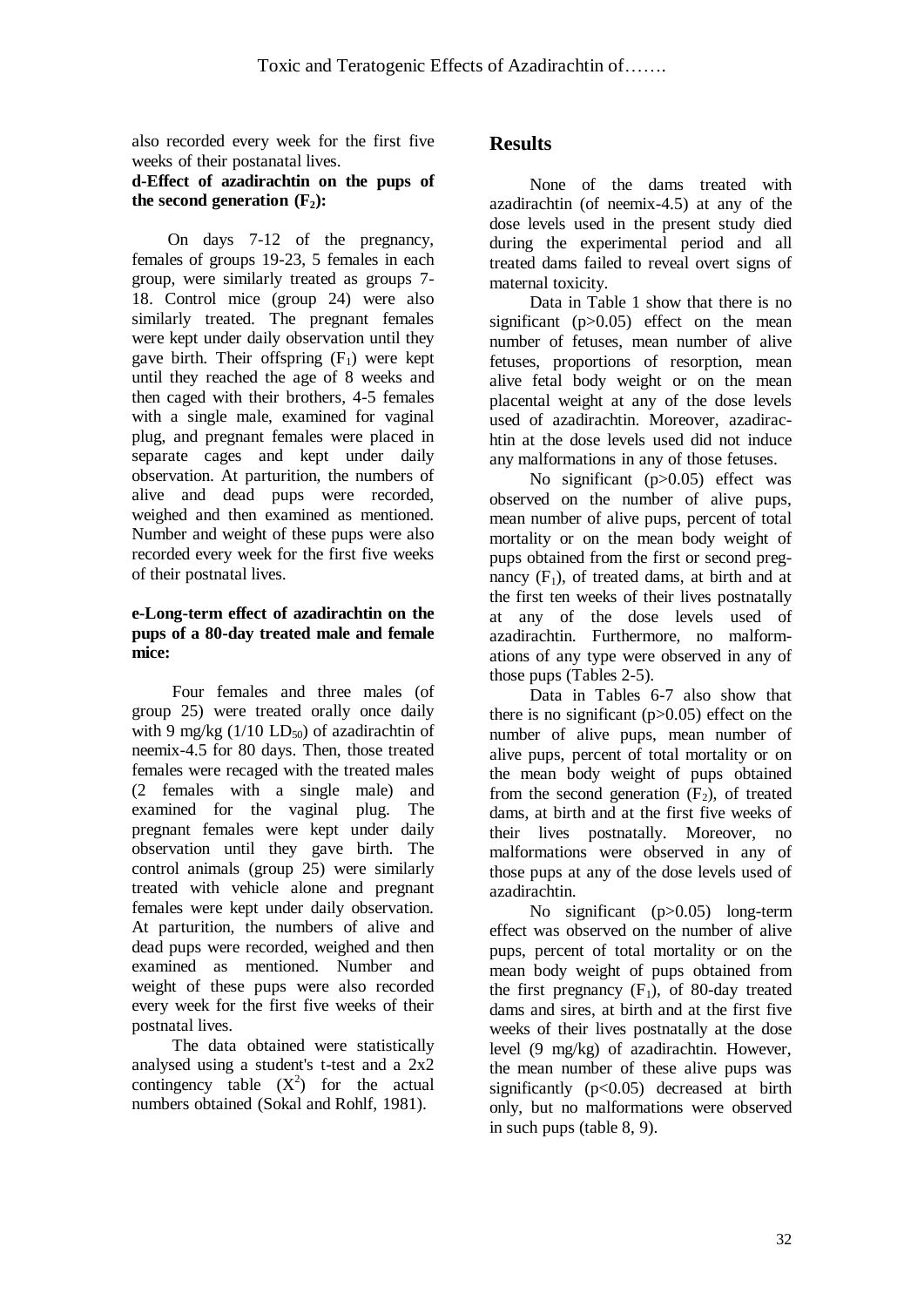| Azadirachtin<br>dose used<br>(mg/kg) | No.<br>of<br>dams<br>used | No. of<br>implantation<br>sites | No. of<br>fetuses/dam<br>(Mean $\pm$ SE) | No. of alive<br>fetuses/dam<br>(Mean $\pm$ SE) | Total no.<br>of<br>resorptions<br>( %) | Alive fetal<br>body wt. in<br>g.<br>(Mean±SE) | Placental<br>wt. in g.<br>(Mean $\pm$ SE) | Abnormalities<br>Observed |
|--------------------------------------|---------------------------|---------------------------------|------------------------------------------|------------------------------------------------|----------------------------------------|-----------------------------------------------|-------------------------------------------|---------------------------|
| Control                              | 10 <sup>1</sup>           | 122                             | $12.20 \pm 0.74$                         | $11.70 \pm 0.72$                               | 5(4.10)                                | $0.88 \pm 0.03$                               | $0.124 \pm 0.003$                         | None                      |
| 0.9                                  | 10                        | 111                             | $11.10 \pm 0.43$                         | $10.60 \pm 0.45$                               | 5(4.51)                                | $0.93 \pm 0.02$                               | $0.124 \pm 0.003$                         | None                      |
| 1.8                                  | 10                        | 115                             | $11.50 \pm 0.40$                         | 11.10 $\pm$ 0.42                               | 4(3.48)                                | $0.88 \pm 0.02$                               | $0.126 \pm 0.004$                         | None                      |
| 3.0                                  | 10                        | 133                             | $11.30 \pm 0.85$                         | $10.80 \pm 0.51$                               | 5(4.42)                                | $0.86 \pm 0.06$                               | $0.122 \pm 0.004$                         | None                      |
| 9.0                                  | 10                        | 113                             | $11.30 \pm 0.61$                         | $11.10 \pm 0.54$                               | 3(2.65)                                | $0.85 \pm 0.03$                               | $0.121 \pm 0.002$                         | None                      |
| 45.0                                 | 10 <sup>1</sup>           | 114                             | $11.40 \pm 0.70$                         | $10.70 \pm 0.87$                               | 7(6.14)                                | $0.83 \pm 0.04$                               | $0.130 \pm 0.006$                         | None                      |

**Table 1 : Effect of various dose levels of azadirachtin (of neemix-4.5) applied into pregnant SWR/J mice on days 7-12 of gestation on the fetuses of the first pregnancy.** 

\* 0.9 mg/kg =  $1/100$  LD<sub>50</sub>, 1.8 mg/kg =  $1/50$  LD<sub>50</sub>, 3.0 mg/kg =  $1/30$  LD<sub>50</sub>, 9.0 mg/kg =  $1/10$  LD<sub>50</sub>, 45.0 mg/kg =  $1/2$  LD<sub>50</sub>.

**Table 2 : Effect of various dose levels of azadirachtin (of neemix-4.5) applied into pregnant SWR/J mice on days 7-12 of gestation on the mortality rate of offsprings (first gestation/F1).**

| Azadirachtin                         | No. |            |            |           | No. of alive pups at (% mortality) |           |           |                                       |
|--------------------------------------|-----|------------|------------|-----------|------------------------------------|-----------|-----------|---------------------------------------|
| dose used<br>dams<br>(mg/kg)<br>used | of  | birth      | 2 weeks    | 4 weeks   | 6 weeks                            | 8 weeks   | 10 weeks  | Overall %<br>mortaliry at<br>10 weeks |
| Control                              | 10  | 103 (3.74) | 93 (9.71)  | 88 (5.38) | 86 (2.27)                          | 86 (0.00) | 86 (0.00) | 16.51                                 |
| 0.9                                  | 10  | 97 (3.00)  | 89 (8.25)  | 85 (8.25) | 85 (0.00)                          | 85 (0.00) | 85 (0.00) | 12.37                                 |
| 1.8                                  | 10  | 99 (3.88)  | 87 (12.12) | 85 (2.30) | 85 (0.00)                          | 84 (1.18) | 84 (0.00) | 15.15                                 |
| 3.0                                  | 10  | 98 (4.85)  | 93 (5.10)  | 89 (4.30) | 89 (0.00)                          | 88 (1.12) | 88 (0.00) | 10.20                                 |
| 9.0                                  | 10  | 100 (6.54) | 87 (13.00) | 85 (2.30) | 83 (2.41)                          | 83 (0.00) | 83 (0.00) | 17.00                                 |
| 45.0                                 | 10  | 102 (8.93) | 95 (6.86)  | 93(3.11)  | 92 (1.08)                          | 90(2.17)  | 90(0.00)  | 11.76                                 |

\* 0.9 mg/kg =  $1/100$  LD<sub>50</sub>, 1.8 mg/kg =  $1/50$  LD<sub>50</sub>, 3.0 mg/kg =  $1/30$  LD<sub>50</sub>, 9.0 mg/kg =  $1/10$  LD<sub>50</sub>, 45.0 mg/kg =  $1/2$  LD<sub>50</sub>.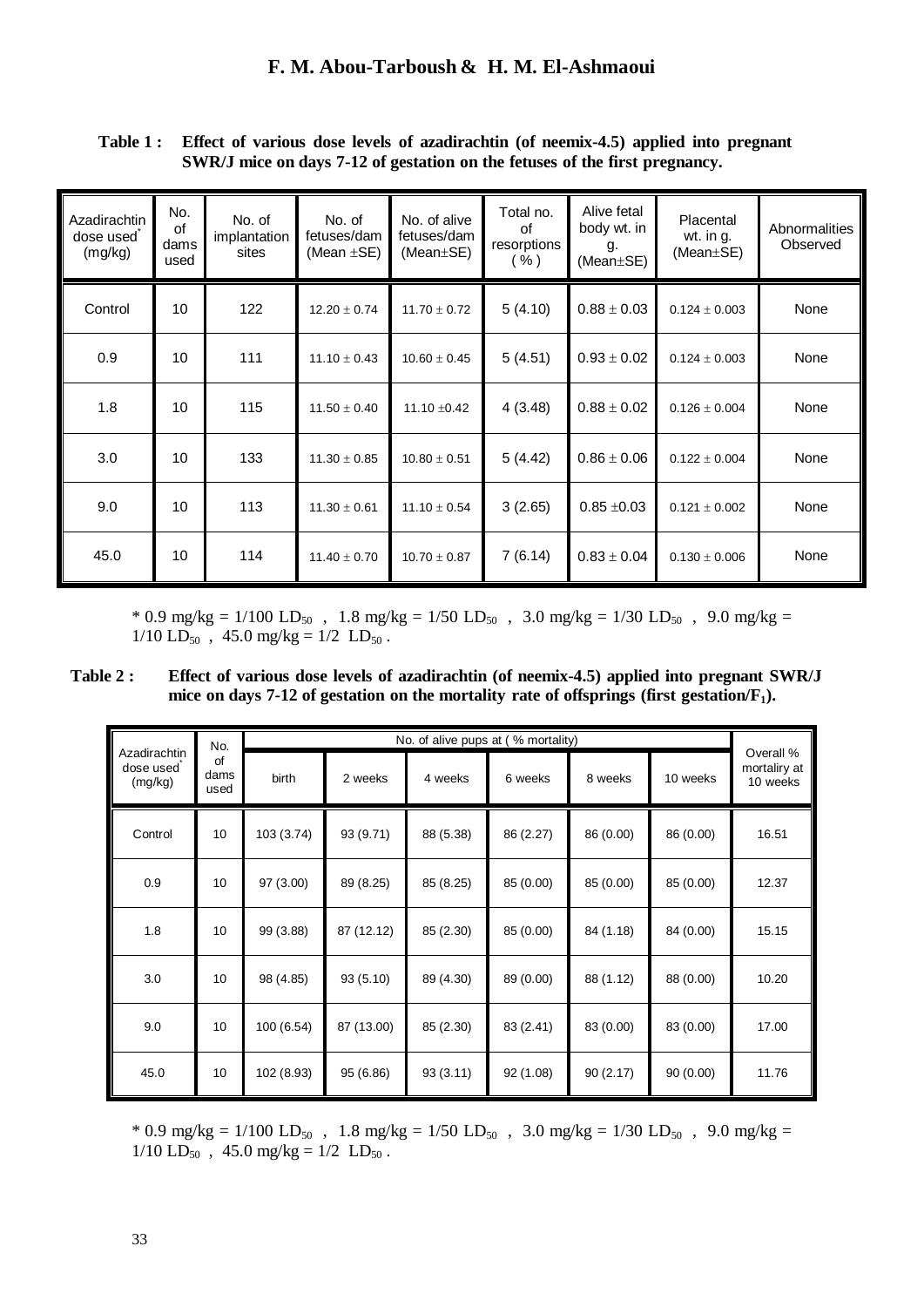**Table 3 : Effect of various dose levels of azadirachtin (of neemix-4.5) applied into pregnant SWR/J mice on days 7-12 of gestation on the body weight and congenital malformations of offsprings (first gestation/F1).** 

| Azadirachtin<br>dose used | No.<br>of<br>dams | No. of<br>alive<br>newborn | No. of<br>newborn<br>pups/litter |                 | Abnormalities<br>Observed |                  |            |                  |            |      |
|---------------------------|-------------------|----------------------------|----------------------------------|-----------------|---------------------------|------------------|------------|------------------|------------|------|
| (mg/kg)                   | used              | pups                       | (Mean<br>$\pm$ SE)               | <b>Birth</b>    | 2 weeks                   | 4 weeks          | 6 weeks    | 8 weeks          | 10 weeks   |      |
| Control                   | 10                | 103                        | $10.30 \pm$<br>0.34              | $1.50 + 0.02$   | $7.13 \pm 0.33$           | 16.80±0.58       | 26.39±0.39 | $30.69 + 0.53$   | 34.81±0.35 | None |
| 0.9                       | 10                | 97                         | $9.70 \pm$<br>0.56               | $1.48 \pm 0.03$ | $7.20 \pm 0.34$           | $17.32 \pm 0.32$ | 28.36±0.36 | $30.75 \pm 0.35$ | 34.61±0.30 | None |
| 1.8                       | 10                | 99                         | $9.90 \pm$<br>0.57               | $1.53 \pm 0.03$ | $6.85 \pm 0.30$           | 17.74±0.48       | 27.33±0.42 | $30.85 \pm 0.29$ | 34.65±0.36 | None |
| 3.0                       | 10                | 98                         | $9.80 \pm$<br>0.70               | $1.54 \pm 0.04$ | $6.97 \pm 0.15$           | $16.95 \pm 0.38$ | 26.87±0.64 | 30.88±0.54       | 35.39±0.47 | None |
| 9.0                       | 10                | 100                        | $10.00 \pm$<br>0.25              | $1.46 \pm 0.08$ | $6.93 \pm 0.44$           | 16.15±0.89       | 26.19±0.77 | 29.83±0.51       | 35.11±0.32 | None |
| 45.0                      | 10                | 102                        | $10.20 \pm$<br>0.81              | $1.49 \pm 0.03$ | $6.97 \pm 0.43$           | 16.18±0.47       | 25.89±0.58 | 31.03±0.52       | 35.23±0.36 | None |

 $*$  0.9 mg/kg = 1/100 LD<sub>50</sub>, 1.8 mg/kg = 1/50 LD<sub>50</sub>, 3.0 mg/kg = 1/30 LD<sub>50</sub>, 9.0 mg/kg =  $1/10$  LD<sub>50</sub>, 45.0 mg/kg =  $1/2$  LD<sub>50</sub>.

**Table 4 : Effect of various dose levels of azadirachtin (of neemix-4.5) applied into pregnant SWR/J mice on days 7-12 of gestation on the mortality rate of offsprings (second pregnancy/F1).** 

| Azadirachtin                      | No. of    |            |           |           | No. of alive pups at (% mortality) |           |           | Overall %               |  |
|-----------------------------------|-----------|------------|-----------|-----------|------------------------------------|-----------|-----------|-------------------------|--|
| dose used <sup>*</sup><br>(mg/kg) | dams used | Birth      | One week  | 2 weeks   | 3 weeks                            | 4 weeks   | 5 weeks   | mortality at<br>5 weeks |  |
| Control                           | 5         | 60(3.23)   | 59 (1.67) | 57 (3.39) | 57 (0.00)                          | 57 (0.00) | 57 (0.00) | 5.00                    |  |
| 0.9                               | 5         | 60(3.23)   | 58 (3.33) | 58 (0.00) | 58 (0.00)                          | 58 (0.00) | 56 (3.45) | 6.67                    |  |
| 1.8                               | 5         | 56 (3.57)  | 55 (1.79) | 55 (0.00) | 54 (1.82)                          | 53 (1.85) | 53 (0.00) | 5.36                    |  |
| 3.0                               | 5         | 60(1.64)   | 59 (1.67) | 57 (3.39) | 57 (0.00)                          | 55 (3.51) | 55 (0.00) | 8.33                    |  |
| 9.0                               | 5         | 56 (5.09)  | 56 (0.00) | 54 (3.57) | 54 (0.00)                          | 54 (0.00) | 54 (0.00) | 3.57                    |  |
| 45.0                              | 5         | 54 (10.00) | 52 (3.70) | 52 (0.00) | 52 (0.00)                          | 51 (1.92) | 50 (1.96) | 7.41                    |  |

 $*$  0.9 mg/kg = 1/100 LD<sub>50</sub>, 1.8 mg/kg = 1/50 LD<sub>50</sub>, 3.0 mg/kg = 1/30 LD<sub>50</sub>, 9.0 mg/kg =  $1/10$  LD<sub>50</sub>, 45.0 mg/kg =  $1/2$  LD<sub>50</sub>.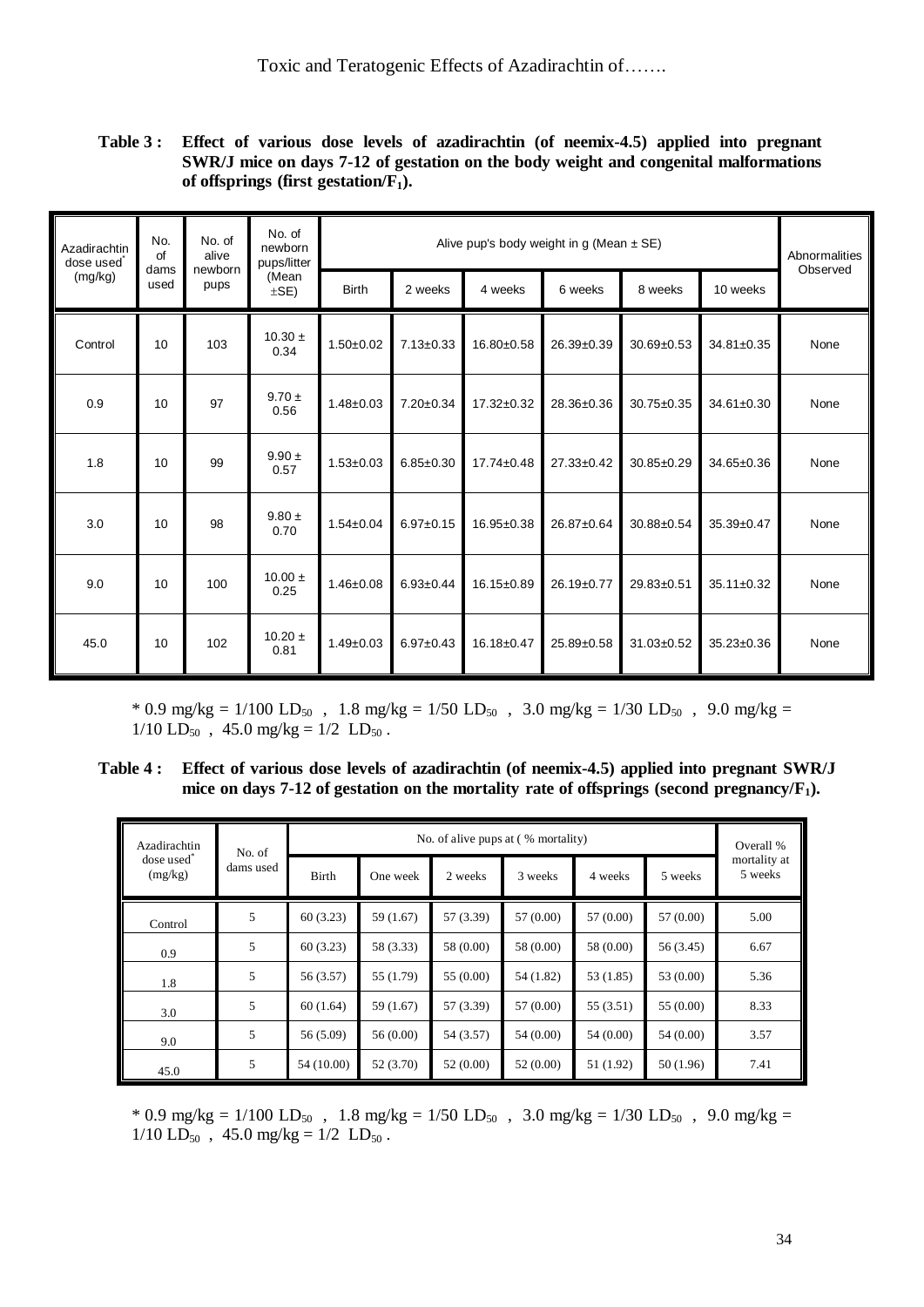**Table 5 : Effect of various dose levels of azadirachtin (of neemix-4.5) applied into pregnant SWR/J mice on days 7-12 of gestation on the body weight and congenital malformations of offsprings**   $(\text{second pregnancy}/\text{F}_1)$ .

| No.<br>Azadirachtin<br>of<br>dose used <sup>*</sup><br>dams<br>(mg/kg)<br>used |      | No. of<br>alive<br>newborn     | No. of<br>newborn |                 | Abnormalities<br>Observed |                 |                  |                  |                  |      |
|--------------------------------------------------------------------------------|------|--------------------------------|-------------------|-----------------|---------------------------|-----------------|------------------|------------------|------------------|------|
|                                                                                | pups | pups/litter<br>(Mean $\pm$ SE) | <b>Birth</b>      | One week        | 2 weeks                   | 3 weeks         | 4 weeks          | 5 weeks          |                  |      |
| Control                                                                        | 5    | 60                             | $12.00 \pm 0.32$  | $1.61 \pm 0.03$ | $3.97 \pm 0.11$           | $7.54 \pm 0.36$ | $11.64 \pm 0.31$ | $18.78 \pm 0.35$ | $25.90 \pm 0.52$ | None |
| 0.9                                                                            | 5    | 60                             | $12.00 \pm 0.55$  | $1.63 \pm 0.04$ | $3.98 \pm 0.08$           | $7.18 \pm 0.21$ | $11.81 \pm 0.12$ | 17.96±0.14       | $25.23 \pm 0.23$ | None |
| 1.8                                                                            | 5    | 56                             | $11.20 \pm 0.58$  | $1.59 \pm 0.04$ | $3.93 \pm 0.12$           | $7.37 \pm 0.39$ | $11.65 \pm 0.60$ | $18.25 \pm 0.30$ | $24.78 \pm 0.22$ | None |
| 3.0                                                                            | 5    | 60                             | $12.00 \pm 0.71$  | $1.57 \pm 0.03$ | $4.10 \pm 0.06$           | $7.01 \pm 0.31$ | $11.03 \pm 0.28$ | $19.06 \pm 0.12$ | $25.32 \pm 0.32$ | None |
| 9.0                                                                            | 5    | 56                             | $11.20 \pm 0.37$  | $1.55 \pm 0.03$ | $3.90 \pm 0.08$           | $7.18 \pm 0.30$ | $11.62 \pm 0.24$ | $17.35 \pm 0.49$ | $24.89 \pm 0.16$ | None |
| 45.0                                                                           | 5    | 54                             | $10.80 \pm 0.58$  | $1.62 \pm 0.04$ | $4.03 \pm 0.07$           | $7.09 \pm 0.32$ | $11.34 \pm 0.55$ | $18.51 \pm 0.46$ | $24.79 \pm 0.29$ | None |

\* 0.9 mg/kg =  $1/100$  LD<sub>50</sub>, 1.8 mg/kg =  $1/50$  LD<sub>50</sub>, 3.0 mg/kg =  $1/30$  LD<sub>50</sub>, 9.0 mg/kg =  $1/10$  LD<sub>50</sub>, 45.0 mg/kg =  $1/2$  LD<sub>50</sub>.

**Table 6 : Effect of various dose levels of azadirachtin (of neemix-4.5) applied into pregnant SWR/J mice on days 7-12 of gestation on the mortality rate of offsprings (second generation/F2).** 

| Azadirachtin         | No. of       |              |           | No. of alive pups at (% mortality) |           |           |           | Overall %               |
|----------------------|--------------|--------------|-----------|------------------------------------|-----------|-----------|-----------|-------------------------|
| dose used<br>(mg/kg) | dams<br>used | <b>Birth</b> | One week  | 2 weeks                            | 3 weeks   | 4 weeks   | 5 weeks   | mortality at<br>5 weeks |
| Control              | $\sqrt{5}$   | 61 (1.62)    | 60 (1.64) | 59 (1.67)                          | 59 (0.00) | 59 (0.00) | 59 (0.00) | 3.28                    |
| 0.9                  | 5            | 57 (3.39)    | 56 (1.75) | 56 (0.00)                          | 56 (0.00) | 56 (0.00) | 56 (0.00) | 1.75                    |
| 1.8                  | 5            | 57 (0.00)    | 55(3.51)  | 55 (0.00)                          | 55 (0.00) | 55 (0.00) | 55 (0.00) | 3.51                    |
| 3.0                  | 5            | 59 (0.00)    | 58 (1.69) | 57 (1.72)                          | 57 (0.00) | 56 (1.76) | 55 (1.79) | 6.78                    |
| 9.0                  | 5            | 59 (1.67)    | 57 (3.39) | 57 (0.00)                          | 57 (0.00) | 57 (0.00) | 57 (0.00) | 3.39                    |
| 45.0                 | 5            | 58 (3.33)    | 56 (3.45) | 56 (0.00)                          | 55 (1.79) | 55 (0.00) | 54 (1.82) | 6.90                    |

 $*$  0.9 mg/kg = 1/100 LD<sub>50</sub>, 1.8 mg/kg = 1/50 LD<sub>50</sub>, 3.0 mg/kg = 1/30 LD<sub>50</sub>, 9.0 mg/kg =  $1/10$  LD<sub>50</sub>,  $45.0$  mg/kg =  $1/2$  LD<sub>50</sub>.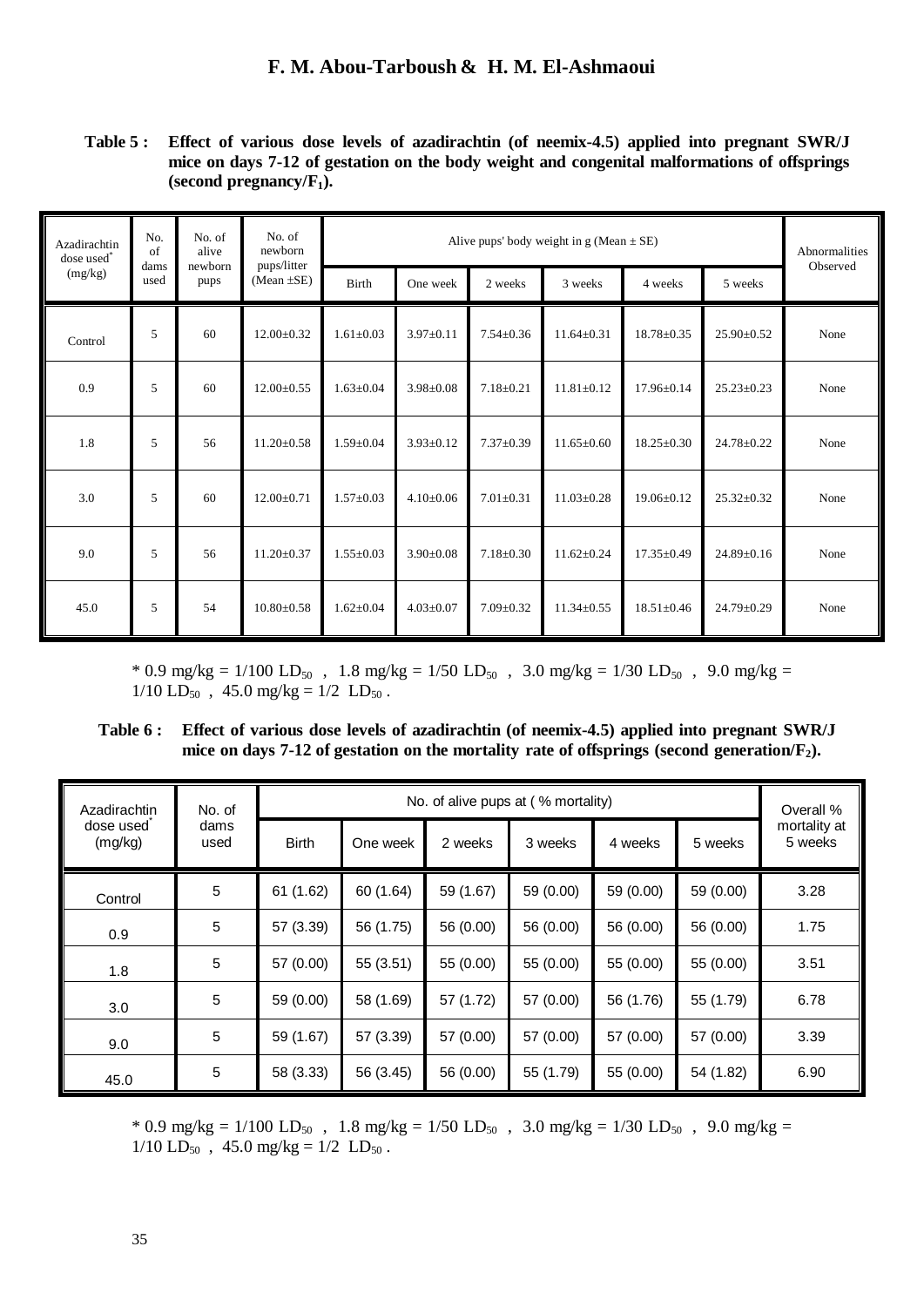**Table 7 : Effect of various dose levels of azadirachtin (of neemix-4.5) applied into pregnant SWR/J mice on days 7-12 of gestation on the body weight and congenital malformations of offsprings (second generation /F2).** 

| Azadirachtin<br>dose used | No.<br>of       | No. of<br>alive    | No. of<br>newborn<br>pups/litter |                 | Abnormalities   |                 |                  |                  |            |      |
|---------------------------|-----------------|--------------------|----------------------------------|-----------------|-----------------|-----------------|------------------|------------------|------------|------|
| dams<br>(mg/kg)<br>used   | newborn<br>pups | (Mean<br>$\pm$ SE) | <b>Birth</b>                     | One<br>week     | 2 weeks         | 3 weeks         | 4 weeks          | 5 weeks          | Observed   |      |
| Control                   | 5               | 61                 | $12.20 \pm 0.20$                 | $1.53 \pm 0.04$ | $3.96 \pm 0.06$ | $8.62 \pm 0.25$ | $12.71 \pm 0.42$ | 19.59±0.26       | 25.50±0.21 | None |
| 0.9                       | 5               | 57                 | $11.40 \pm 0.40$                 | $1.54 \pm 0.02$ | $3.91 \pm 0.08$ | $7.93 \pm 0.15$ | 11.86±0.13       | 18.78±0.22       | 25.62±0.21 | None |
| 1.8                       | 5               | 57                 | 11.40±0.25                       | $1.52 \pm 0.02$ | $4.22 \pm 0.11$ | $7.84 \pm 0.15$ | 11.89±0.22       | $18.51 \pm 0.51$ | 25.19±0.22 | None |
| 3.0                       | 5               | 59                 | 11.80±0.20                       | $1.53 \pm 0.03$ | $4.05 \pm 0.15$ | $7.93 \pm 0.26$ | 11.94±0.27       | 18.58±0.49       | 24.97±0.08 | None |
| 9.0                       | 5               | 59                 | $11.80 + 0.37$                   | $1.55 \pm 0.02$ | $4.02 \pm 0.07$ | $8.14 \pm 0.24$ | $11.81 \pm 0.13$ | $18.41 \pm 0.39$ | 25.18±0.09 | None |
| 45.0                      | 5               | 58                 | 11.60±0.25                       | $1.51 \pm 0.03$ | $3.94 \pm 0.13$ | $7.92 \pm 0.28$ | 11.76±0.26       | 18.60±0.46       | 25.24±0.31 | None |

 $*$  0.9 mg/kg = 1/100 LD<sub>50</sub>, 1.8 mg/kg = 1/50 LD<sub>50</sub>, 3.0 mg/kg = 1/30 LD<sub>50</sub>, 9.0 mg/kg =  $1/10$  LD<sub>50</sub>, 45.0 mg/kg =  $1/2$  LD<sub>50</sub>.

**Table 8 : Effect of the dose level 9 mg/kg of azadirachtin (of neemix-4.5) applied into male and female SWR/J mice for 80 days on the mortality rate of offsprings.** 

| Group<br>dams<br>used | No. of |              |           | Overall %<br>mortality at |           |           |           |         |
|-----------------------|--------|--------------|-----------|---------------------------|-----------|-----------|-----------|---------|
|                       |        | <b>Birth</b> | One week  | 2 weeks                   | 3 weeks   | 4 weeks   | 5 weeks   | 5 weeks |
| Control               | 5      | 59 (3.28)    | 58 (1.69) | 58 (0.00)                 | 58 (0.00) | 57 (1.72) | 57 (0.00) | 3.39    |
| Treated               | 4      | 41 (12.77)   | 38 (7.32) | 38 (0.00)                 | 38 (0.00) | 38 (0.00) | 38 (0.00) | 7.32    |

## **Table 9 : Effect of the dose level 9 mg/kg of azadirachtin (of neemix-4.5) applied into male and female SWR/J mice for 80 days on the body weight and congenital malformation of offsprings.**

| No.<br>of<br>Group<br>used |      | No. of                   | No. of<br>alive<br>newborn<br>pups/litter<br>(Mean<br>$\pm$ SE) |                    |                 |                 |                  |            |                  |                           |
|----------------------------|------|--------------------------|-----------------------------------------------------------------|--------------------|-----------------|-----------------|------------------|------------|------------------|---------------------------|
|                            | dams | alive<br>newborn<br>pups |                                                                 | <b>Birth</b>       | One<br>week     | 2 weeks         | 3 weeks          | 4 weeks    | 5 weeks          | Abnormalities<br>Observed |
| Control                    | 5    | 59                       | 11.80 $\pm$<br>0.37                                             | $1.59 \pm 0.02$    | $3.95 \pm 0.07$ | $7.39 \pm 0.23$ | 11.65±0.20       | 18.40±0.31 | $25.59 \pm 0.71$ | None                      |
| Treated                    | 4    | 41                       | 10.25 $\pm$<br>0.43                                             | $1.58 \pm$<br>0.03 | $3.89 \pm 0.09$ | $7.42 \pm 0.20$ | $11.59 \pm 0.14$ | 18.37±0.23 | 25.08±0.22       | None                      |

\* Differences are statistically significant from the control group at  $p<0.05$ .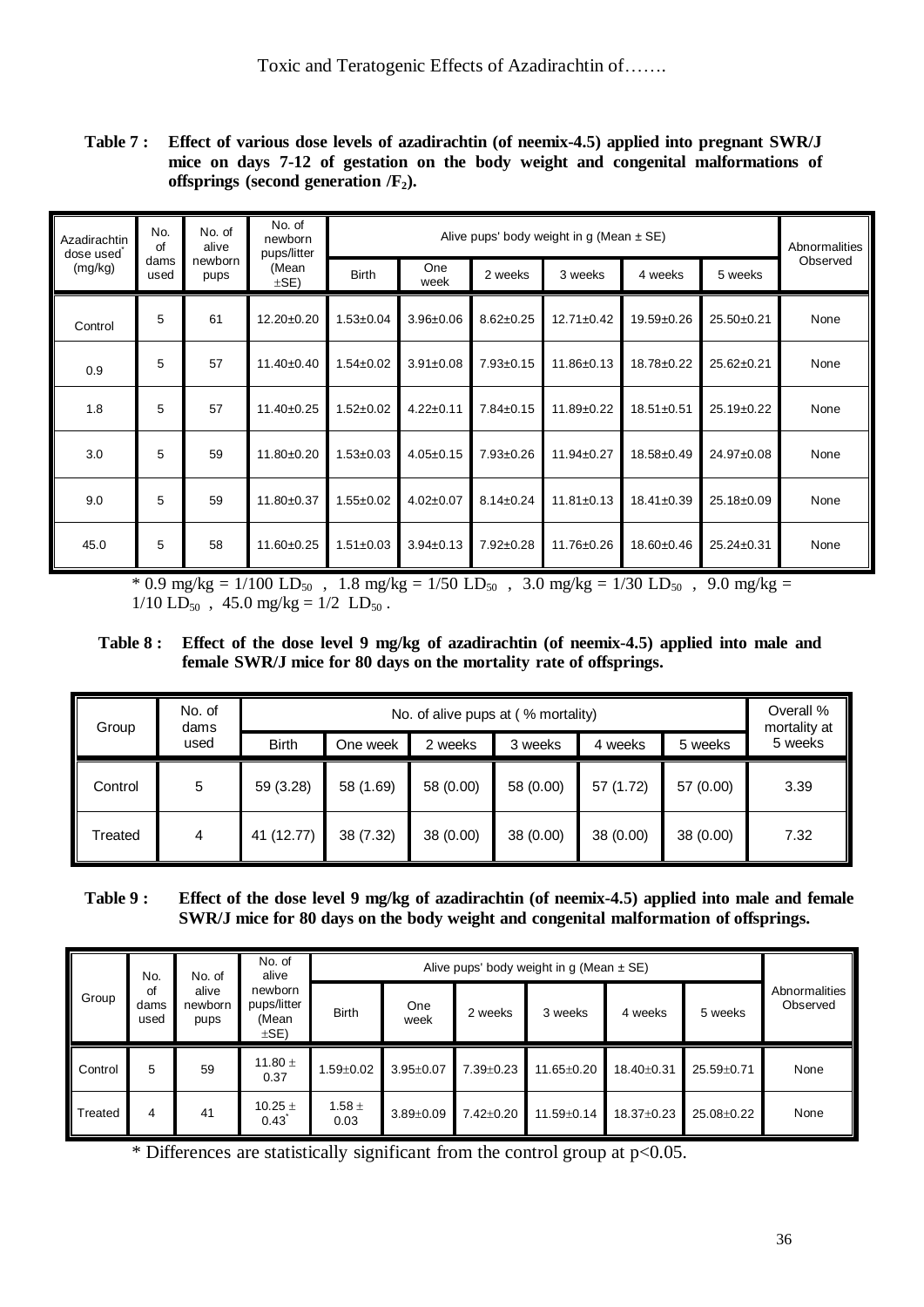# **Discussion**

 Evaluation of a fetotoxicity/teratogenicity hazards is an initial determination of approximate safety factor and assessment of a no-observed-teratogenic-effect dose level (Wang, 1988 ; Srivastava and Raizada, 2001). Hence, the present study was conducted to evaluate the toxic and tertogenic short-and long-term effects of different dose levels (0.90, 1.80, 3.0, 9.0 and 45.0 mg/kg, which represent the 1/100,  $1/50$ ,  $1/30$ ,  $1/10$  and  $1/2$  LD<sub>50</sub>, respectively) of azadirachtin of neemix-4.5 on fetuses and pups of pregnant SWR/Jmice.

 The oral administration of various dose levels mentioned of azadirachtin of neemix-4.5 on days 7-12 or an 80-day period has not produced any morphological and skeletal changes in fetuses and pups of SWR/J mice. Similar results have been obtained using azadirachtin technical 12 % (at 500, 1000 and 1500 mg/kg/day azadirachtin on gestation days 6-15) throughout major organogenesis in rats (Srivastava and Raizada, 2001). Moreover, the toxicological evaluation of debitterized neem oil by multigeneration breeding studies did not produce any adverse effects on reproductive performance or histopathological analysis (Chinnasamy *et al.*, 1993). Furthermore, a 90-day subchronic toxicity study of azadirachtin in rats also failed to show any adverse effects, as evidenced by organs to body weight ratio, clinical enzyme assay, histopathological and hematological parameters (Raizada *et al.*, 2001). In addition, Stewart (1998) reported that administration of NeemAzal at dose levels 50, 225 and 1000 mg/kg during days 6-19 of pregnancy in rats have no obvious adverse effect on embryo-fetal survival or development.

 Fetotoxic/ teratogenic effects are manifested by the presence of increased resorption, skeletal malformations and loss in fetal body weight (Srivastava and Raziada, 2001). In the present study, azadirachtin of neemix-4.5 at the tested dose levels did not induce fetal or pup death or malformation as compared with those of the control groups.

 Transfer and compartmentalization of the chemical from the mother to fetus through the placenta is an important factor for determining fetal resorption (Nau and Scott, 1985). The placental transfer is significantly moderated by free drug characteristics (e.g. lipid solubility, degree of ionization and molecular weight) and placental properties (such as maternal and fetal blood flow, drug metabolism and placental age) (Srivastava and Raizada, 2001). It is evident that chemicals with a molecular weight less than 600 may readily transfer through the placenta (Mirkin, 1973). Azadirachtin has a molecular weight of 720.7 which may reduce placental transfer to some extent. Moreover, the cumulative chemical exposure of the fetus is more important than the rate of chemical transfer across the placent (Eriksson *et al.*, 1973). As the pharmacokinetics of azadirachtin and its bioavailability to the fetus are unknown, the essentially negative results in the present study may be due either to lack of toxic potential or the lack of fetal exposure (Srivastava and Raizada, 2001). Further studies are needed to investigate the histopathological and biochemical changes in foetal and maternal mammals treated with AZ to examine the safety of the insecticide.

## **Acknowledgements**

 This work was supported by the General Directorate Research Grants Programs, King Abdulaziz City for Science and Technology, Riyadh, Saudi Arabia. Research Project No.MS-38.

## **References**

- 1. **Anon, R. (1992):** Neem : A Tree for Solving Global Problems. National Acad. Press, Washington, DC.
- 2. **Ascher, K. R. S. (1993):** Nonconventional insecticidal effects of pesticides available from neem tree, *Azadirachta indica*. Arch. Insect Biochem. Physiol., 22: 433-449.
- 3. **Chinnasamy, N.; Harishanker, N.; Uday-Kumar, P. and Rukmini, C. (1993):**  Toxicological studies of debitterized neem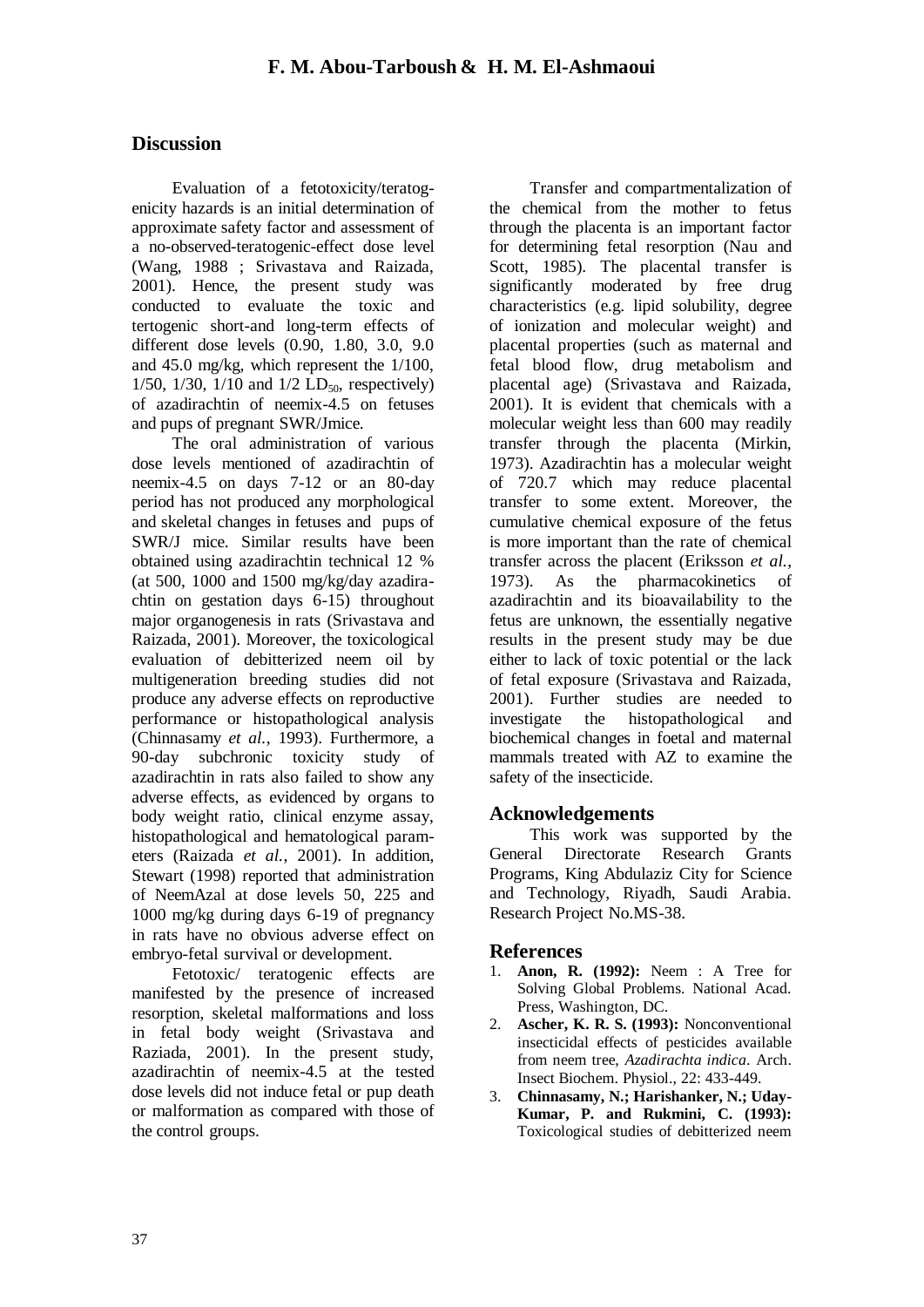oil (*Azadirachta indica*). Food Chem. Toxicol., 34: 297-391.

- 4. **Eriksson, M.; Catz, C. S. and Yaffe, S. J. (1973):** Drugs and pregnancy. Clin. Obstet. Gynecol., 16: 199-224.
- 5. **Isam, M. B. (1999):** Neem and related natural products. In: Hall, F. R.; Menn, J. J. (Eds.), Method in Biotechnology, vol. 5: Biopesticides : Use and Delivery. Humana Press Inc., Totowa, NJ, pp. 139-153.
- 6. **Jacobson, M. (1986):** Pharmacological and toxicological effect of neem and chinaberry on warm blooded animals. Neem News Letter, 3 : 39-43.
- 7. **Jacobson, M. (1989):** Focus on Biochemical Pesticides. I. The Neem Tree. CRC Press, Boca Raton, FL.
- 8. **Lal, R.; Sankaranarayanan, A.; Mathur, V. S. and Sharma, P. L. (1986):**  Antifertility effects of neem oil in female albino rats by the intra vaginal and oral routes. Indian J. Med. Res., 83 : 89-92.
- 9. **Leskovar, D. I. and Boales, A. K. (1996):**  Azadirachtin: Potential use for controlling lepidopterous insects and increasing marketability of cabbage. HortScience, 31: 405-409.
- 10. **Liang, G. M.; Chen, W. and Liu, T. X. (2003):** Effects of three neem-based insecticides on diamondback moth (Lepidoptera: Plutellidae) Crop Protection, 22: 333-340.
- 11. **Magaro, J. J. and Edelson, J. V. (1990):**  Diamondback moth (Lepidoptera: Plutellidae) in south Texas: a technique for resistance monitoring in the field. J. Econ. Entomol., 83 : 1201-1206.
- 12. **Manoranjitham, M. P.; Anandhi, A. P.; Sampathraj, R. and Vanithakumari, C. (1993):** Alteration in testicular histoarchitecture following administration in albino rats. World Neem Conference, India, pp. 1165-1172.
- 13. **McLeod, M. J. (1980):** Differential staining of cartilage and bone in whole mouse fetuses by Alcian Blue and Alizarin Red S. Teratology, 22: 38-39.
- 14. **Mirkin, B. L. (1973):** Maternal and fetal distribution of drugs in pregnancy. Clin. Pharmacol. Therap., 14: 643-647.
- 15. **Mordue, A. J. and Blackwell, A. (1993):**  Azadirachtin : an update. J. Insect Physiol., 39: 903-924.
- 16. **Narayanan, P. B. S.; Sampathraj, R. and Vanithakumari, C. (1993):** Rat toxicity studies with neem oil. World Neem Conference, India, pp. 1159-1163.
- 17. **Nau, H. and Scott, W. J. (1985):** Weak acids may act as human teratogen by accumulation in the young mammalian embryo. Nature, 332: 276-278.
- 18. **Quadari, S. S. H.; Usha, G. and Jabeen, K. (1984):** Subchronic dermal toxicity of neem rich 100 (each) to rats. Internat. Pest. Control, 26: 18-20.
- 19. **Raizada, R. B.; Srivastava, M. K.; Kaushal, R. A. and Singh, R. P. (2001):**  Azadirachtin, a neem biopesticide : subchronic toxicity assessment in rats. Food Chem. Toxicol., 39 : 477-483.
- 20. **Rembold, H. (1989):** Isomeric azadirachtins and their mode of action. In : Jacobson, M. (Ed.), Focus on Biochemical Pesticides, I. The Neem Tree. CRC Press, Boca Raton, FL, pp 47-67.
- 21. **Sampathraj, R.; Narayanan, P. B. S. and Vanithakumari, C. (1993):** Effect of Neem oil: Structural and functional changes in the epididymis of rats. World Neem Conference, India, pp. 1173-1181.
- 22. **Schmutterer, H. (1990):** Properties and potential of natural pesticides from the neem tree. Annu. Rev. Entomol., 35: 271- 298.
- 23. **Schmutterer, H. (1995):** The Neem Tree, *Azadirachta indica* A. Juss and Other Meliaceous Plants: Source of Unique Natural Products for Integrated Pest Management, Medicine, Industry and Other Purposes. VCH, Weinheim, Germany.
- 24. **Sokal, R. R. and Rohlf, F. J. (1981):**  "Biometry: The Principles and Practice of Statistics in Biological Research". W. H. Freeman and Company, San Francisco, 859
- 25. **Srivastava, M. K. and Raizada, R. B. (2001):** Assessment of embryo/fetotoxicity and teratogenicity of azadirachtin in rats. Food Chem. Toxicol., 39: 1023-1027.
- 26. **Stewart, R. R. (1998):** Toxicological results of NeemAzal Technical and Neem Azal formulations. In: Kleeberg, H. (Ed.), Practice Oriented Results on Use and Production of Neem-Ingradients and Pheromones, Vol. VII, pp. 21-26.
- 27. **Walter, J. F. (1999):** Commercial experience with neem products. In : Hall, F. R.; Menn, J. J. (Eds.), Method in Biotechnology, Vol. 5 : Biopesticides. Humana Press Inc., Totowa, NJ, 155-170.
- 28. **Wang, G. M. (1988):** Regulatory decision making and the need for the exposure data on pesticide determined to be teratogenic in test animals. Teratogen. Carcinogen. Mutagen, 8 : 117-126.